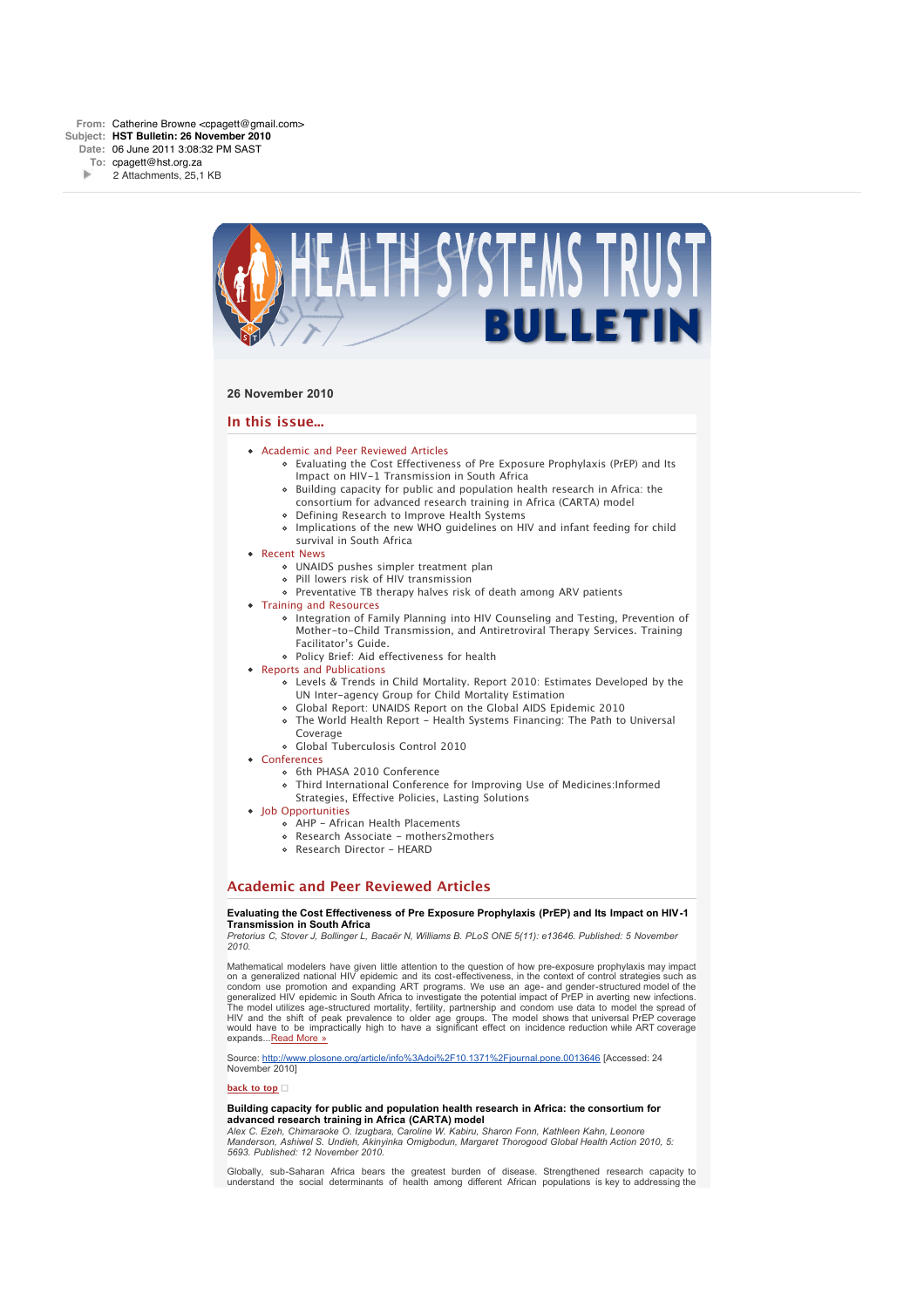drivers of poor health and developing interventions to improve health outcomes and health systems in the region. Yet, the continent clearly lacks centers of research excellence that can generate a strong evidence base to address the region's socio-economic and health problems ... Read More »

ww.globalhealthaction.net/index.php/gha/article/view/5693/6286 [Approx. 250kb] [Accessed: 24 Source: http://www.

**back to top**

#### **Defining Research to Improve Health Systems**

*Remme JHF, Adam T, Becerra-Posada F, D'Arcangues C, Devlin M, et al. PLoS Med 7(11): e1001000. Published: 16 November 2010.*

A major obstacle to achieving the health related Millennium Development Goals is the weakness of the health systems in many low- and middle-income countries, and their struggle to effectively provide health.care to<br>populations in need. Several global health initiatives have been created over the last decade to support the<br>delive new initiatives to support health system strengthening. These developments have been accompanied by a<br>growing recognition of the role of research in improving health systems and health care delivery...<u>Read More »</u>

Source: http://www.plosmedicine.org/article/info%3Adoi%2F10.1371%2Fiournal.pmed.1001000 [Accessed: 24 November 2010]

**back to top**

## **Implications of the new WHO guidelines on HIV and infant feeding for child survival in South Africa**

*Tanya Doherty, David Sanders, Ameena Goga & Debra Jackson. Bulletin of the World Health Organization.*

The World Health Organization released revised principles and recommendations for HIV and infant feeding in November 2009. The recommendations are based on programmatic evidence and research studies that have accumulated over the past few years within African countries. This document urges national or subnational<br>health authorities to decide whether health services should mainly counsel and support HIV-infected mothers to<br>breas strategy is likely to give infants in those communities the greatest chance of HIV-free survival... Read More »

Source: http://www.who.int/entity/bulletin/online\_first/10-079798.pdf [approx.67kb] [Accessed: 26 November 2010]

**back to top**

## **Recent News**

## **UNAIDS pushes simpler treatment plan**

*Kerry Cullinan. Health-e. Published: 24 November 2010.*

UNAIDS is promoting a new approach to HIV treatment, which it estimates could save 10 million more lives<br>than conventional approaches over the next 15 years. Called "Treatment 2.0", the approach is aimed reducing<br>treatment treatment platform— holds promise to simplify treatment and provide all people needing it with a better pill, less likely to lead to resistance, simpler diagnostics and monitoring, easier HIV testing, and more community empowerment. All stakeholders should unite to make this a reality... Read More »

Source: http://www.health-e.org.za/news/article.php?uid=20033021 [Accessed: 24 November 2010]

**back to top**

#### **Pill 'lowers risk of HIV transmission'**

*Tamar Khan. Business Day. Published: 24 November 2010.*

A daily AIDS pill can cut the risk of HIV transmission between men by almost half, according to an international<br>study including volunteers from Cape Town. The strategy of using a well- established treatment to help people a growing list of options offering partial protection against the virus, which causes AIDS... Read More »

Source: http://www.businessday.co.za/articles/Content.aspx?id=127603 [Accessed: 24 November 2010]

#### **back to top**

#### **Preventative TB therapy halves risk of death among ARV patients** *PlusNews. Published: 11 November 2010.*

Preventative tuberculosis (TB) therapy can reduce death among patients on antiretroviral (ARV) treatment by<br>about half, according to new research from South Africa. Based on an observational study, researchers found<br>that p

Source: http://www.plusnews.org/Report.aspx?ReportId=91055 [Accessed: 24 November 2010]

**back to top**

## **Training and Resources**

**Integration of Family Planning into HIV Counseling and Testing, Prevention of Mother-to-Child Transmission, and Antiretroviral Therapy Services. Training Facilitator's Guide.** *Pathfinder International*

This training package is designed to train practicing HIV service providers in FP counseling and service<br>provision for FP integration in HIV Counseling and Testing, PMTCT and ART services. It has four parts, a<br>Training Fac job aid (to guide HIV service providers when providing FP counseling and services to HIV-positive clients).

For more information: <u>http://www.pathfind.org/site/DocServer/FP-HIV\_Trainers\_Gd\_4.pdf?</u><br><u>docID=18701(</u>Approximately: 909 KB)

**back to top**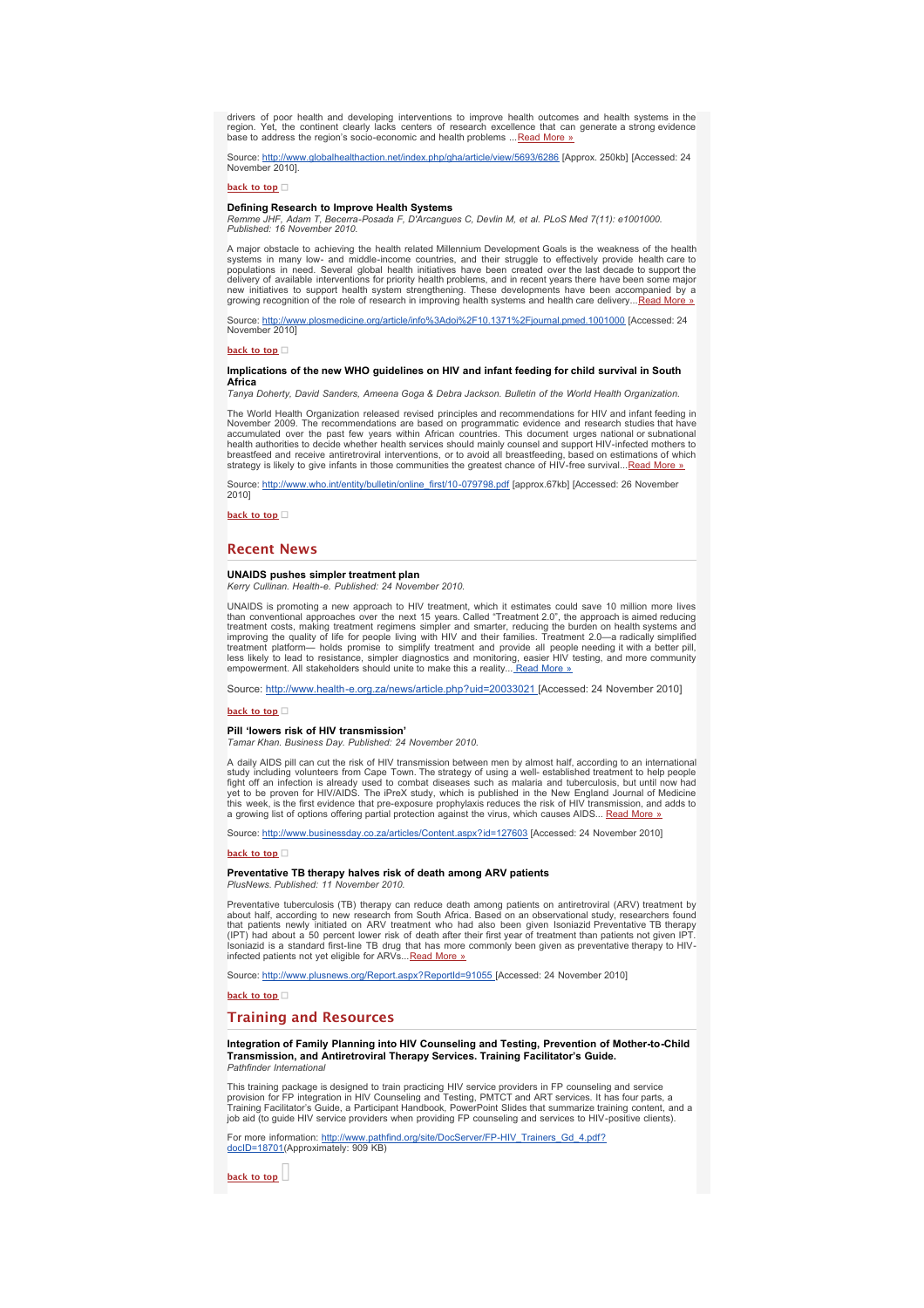#### **Policy Brief: Aid Effectiveness for health** *Save the Children*

Through the Paris Declaration in 2005 and the Accra Agenda for Action in 2008, donor governments committed to improve the effectiveness of official development assistance (ODA) for health, by harmonising and aligning ODA with recipient governments' priorities, plans and processes.1 However, success in implementing these principles has been limited. To accelerate progress on the health-related MDGs, achieve universal coverage of good quality health services, and address prevailing inequities, significant reforms to the current aid architecture are urgently needed.

For more information:

http://www.savethechildren.org.uk/en/docs/ODA\_briefing\_final%281%29.pdf(Approximately: 85 KB)

**back to top**

## **Reports and Publications**

## **Levels & Trends in Child Mortality. Report 2010: Estimates Developed by the UN Inter-agency Group for Child Mortality Estimation**

*United Nations Children's Fund*

Millennium Development Goal 4 calls for reducing the under-five mortality rate by two-thirds between 1990 and 2015. As global momentum and investment for accelerating child survival grow, monitoring progress at the mond country levels has become even more critical. Generating accurate estimates of under-five mortality poses a cons

org/sites/all/files/reports/UNICEF\_Child\_mortality\_for\_web\_0831.pdf Source: http://www.unglobalpuls<br>[Accessed: 25 November 2010]

**back to top**

## **Global Report: UNAIDS Report on the Global AIDS Epidemic 2010**

*Joint United Nations Programme on HIV/AIDS*

The 2010 edition of the UNAIDS Report on the global AIDS epidemic includes new country by country<br>scorecards on key issues facing the AIDS response. Based on the latest data from 182 countries, this global<br>reference book p report includes trend data on incidence from more than 60 countries...Click Here for Full Report »

Source: <u>http://www.unaids.org/documents/20101123\_GlobalReport\_em.pdf</u> [Accessed: 24 November 2010]<br>(Approximately: 3787 KB)

#### **back to top**

#### **The World Health Report - Health Systems Financing: The Path to Universal Coverage World Health Organization**

In this report, the World Health Organization maps out what countries can do to modify their financing systems<br>so they can move more quickly towards this goal - universal coverage - and sustain the gains that have been<br>ach outcomes...Click Here for Full Report »

Source: http://www.who.int/whr/2010/en/index.html [Accessed: 23 November 2010]

**back to top**

## **Global Tuberculosis Control 2010**

*World Health Organization*

The World Health Organization today issued its most comprehensive report ever on the progress being made in combating the tuberculosis (TB) epidemic. The publication contains the very latest data, and for the first time<br>also includes online profiles from 212 countries and territories...<u>Click Here for Full Report »</u>

Source: http://www.who.int/tb/publications/global\_report/2010/en/index.html [Accessed: 24 November 2010]

**back to top**

## **Conferences**

# **6th PHASA 2010 Conference**

*29 November -1 December 2010, East London URL: http://www.phasa2010.org.za/*

Theme: Healthy environments, healthy people and public health advocacy

PHASA is a voluntary organisation of public health practitioners focusing on the prevention of disease, the promotion of health, and the improved functioning of South Africa's health care system. As an African public<br>health association, we are committed to strengthening local and regional capacity in public health. We intend to<br>

**back to top**

## **Third International Conference for Improving Use of Medicines:Informed Strategies, Effective Policies, Lasting Solutions**

*Venue: 10 -14 April 2011, Alexandria, Egypt URL: http://www.inrud.org/ICIUM/ICIUM-2011.cfm*

In April 2011, members of the international community will assemble in Alexandria, Egypt for ICIUM 2011:<br>Third International Conference for Improving Use of Medicines. Many working in the pharmaceutical field will<br>remember the-art policies and interventions to improve use of medicines. The conference will again be highly interactive<br>and designed to produce actionable results. Its focus will remain on presenting and summarizing knowledge<br>abou shape evidence based policy recommendations and a future research agenda on these topics. The sequence of half-day sessions will be organized around different levels of the health care system.

**back to top**